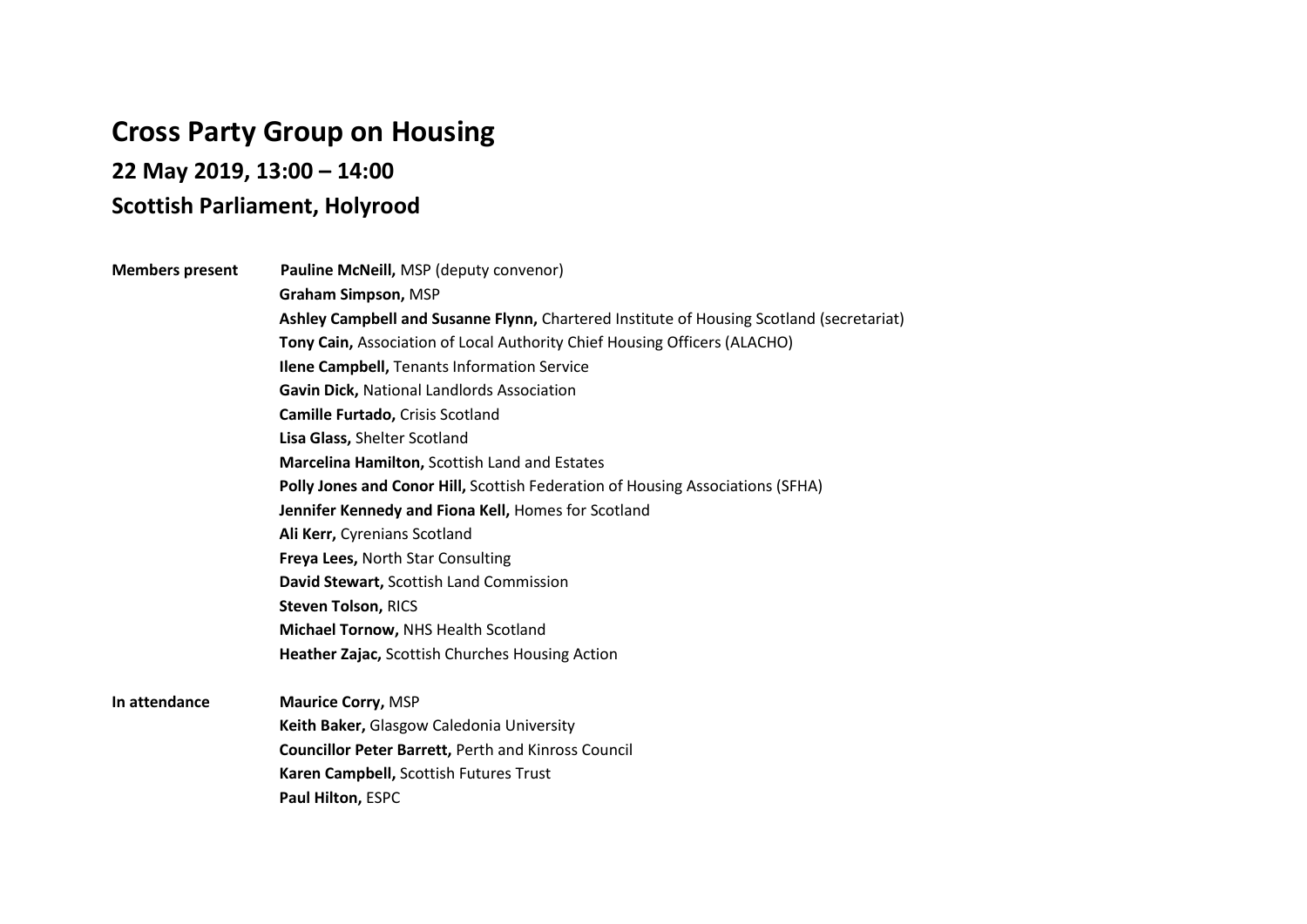## **Ashley Madjitey,** Audit Scotland

Guest speakers **Andrew Mott,** Head of Housing Markets, Strategy and North Programmes, More Homes Division, Scottish Government

| 1. | <b>Welcome and</b><br>apologies              | In Andy Wightman's absence, deputy convenor Pauline McNeill MSP welcomed everyone to the meeting and announced the<br>following apologies which were received in advance of the meeting:<br>Carol Morton, The Vivarium Trust<br>Fiona Kennedy, The Salvation Army                                                                                                                                                                                                                                                                                                                                                                                 |
|----|----------------------------------------------|---------------------------------------------------------------------------------------------------------------------------------------------------------------------------------------------------------------------------------------------------------------------------------------------------------------------------------------------------------------------------------------------------------------------------------------------------------------------------------------------------------------------------------------------------------------------------------------------------------------------------------------------------|
| 2. | <b>Minutes of</b><br>the previous<br>meeting | The minutes were agreed as accurate and there were no matters arising.<br>However, one point of clarification was raised by Tony Cain from ALACHO; at the previous meeting, it was claimed that Stirling<br>Council had a policy to prevent evictions in the winter months but Tony advised the group that this was incorrect.                                                                                                                                                                                                                                                                                                                    |
| 3. | <b>Presentation</b>                          | Housing to 2040<br>Andrew Mott from the Scottish Government delivered a presentation on the Scottish Government's recent consultation on<br>Housing to 2040 (previously named Housing Beyond 2021). Key points covered were as follows:<br>Purpose of consultation:<br>The Scottish Government published a report on Friday 17 May containing stakeholder engagement on the Housing to<br>2040 consultation. Further consultation is being planned.<br>The purpose of the consultation is to develop a vision for housing in Scotland to 2040 and to create a route map with<br>milestone and actions to help achieve this vision.<br>Challenges: |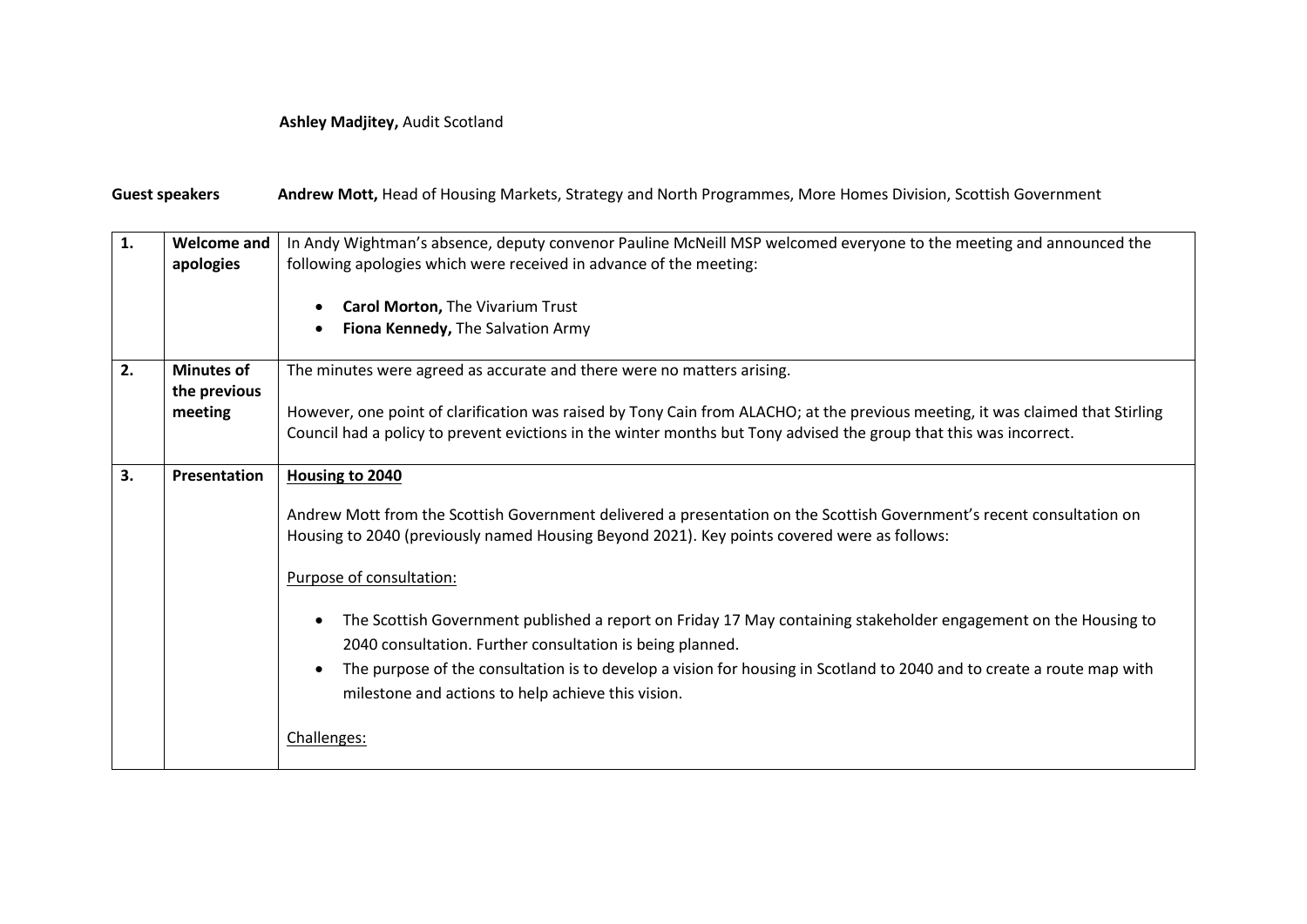| Scotland has an ageing population and the cost of service provision for older people, particularly in relation to health and<br>$\bullet$<br>social care, is set to rise in the coming years.                                                                                                                                                                                                                                                                                               |
|---------------------------------------------------------------------------------------------------------------------------------------------------------------------------------------------------------------------------------------------------------------------------------------------------------------------------------------------------------------------------------------------------------------------------------------------------------------------------------------------|
| The Housing to 2040 consultation aims to look at how Scotland can provide more joined up services in order to ensure<br>greater spending efficiencies and improve the quality of life for everyone in Scotland's communities.                                                                                                                                                                                                                                                               |
| Process:                                                                                                                                                                                                                                                                                                                                                                                                                                                                                    |
| The process for the consultation was set out in the Programme for Government in 2018, and a period of stakeholder<br>$\bullet$<br>engagement was launched that autumn.                                                                                                                                                                                                                                                                                                                      |
| The stakeholder engagement report has now been published, along with a 2-3 page evidence paper. The report is a<br>collation of responses from stakeholders and does not include a response from the Scottish Government.                                                                                                                                                                                                                                                                   |
| A draft vision will be published in the summer of 2019, before a wider public consultation is launched in the autumn.<br>The final vision and route map is due to be published in Spring 2020.                                                                                                                                                                                                                                                                                              |
| The stakeholder report:                                                                                                                                                                                                                                                                                                                                                                                                                                                                     |
| Overall, stakeholder feedback expressed strong support for a whole system holistic approach to housing, improvements<br>to existing stock, taking account of the unique needs of rural communities, and putting communities at the heart of<br>decision making.                                                                                                                                                                                                                             |
| The report focuses on 11 key themes: accessible homes for disabled people; affordability; ageing population; Brexit; child<br>poverty; energy efficiency and climate change; homelessness; place; quality and standards; regeneration and sustainable<br>communities; and welfare, wealth and inequality and intergenerational inequity. Feedback on each of these themes can<br>be found in the report: https://www.gov.scot/publications/housing-2040-report-stakeholder-engagement-2018/ |
| Questions and discussion points                                                                                                                                                                                                                                                                                                                                                                                                                                                             |
| Following the presentation, Andrew asked the group for feedback on the following:                                                                                                                                                                                                                                                                                                                                                                                                           |
| Reflections/comments on the report.<br>$\bullet$                                                                                                                                                                                                                                                                                                                                                                                                                                            |
| Suggestions for how the Scottish Government can successfully engage with key stakeholders, particularly those who<br>might be harder to reach.                                                                                                                                                                                                                                                                                                                                              |
| Ideas on how the Scottish Government can ensure that the route map is resilient.                                                                                                                                                                                                                                                                                                                                                                                                            |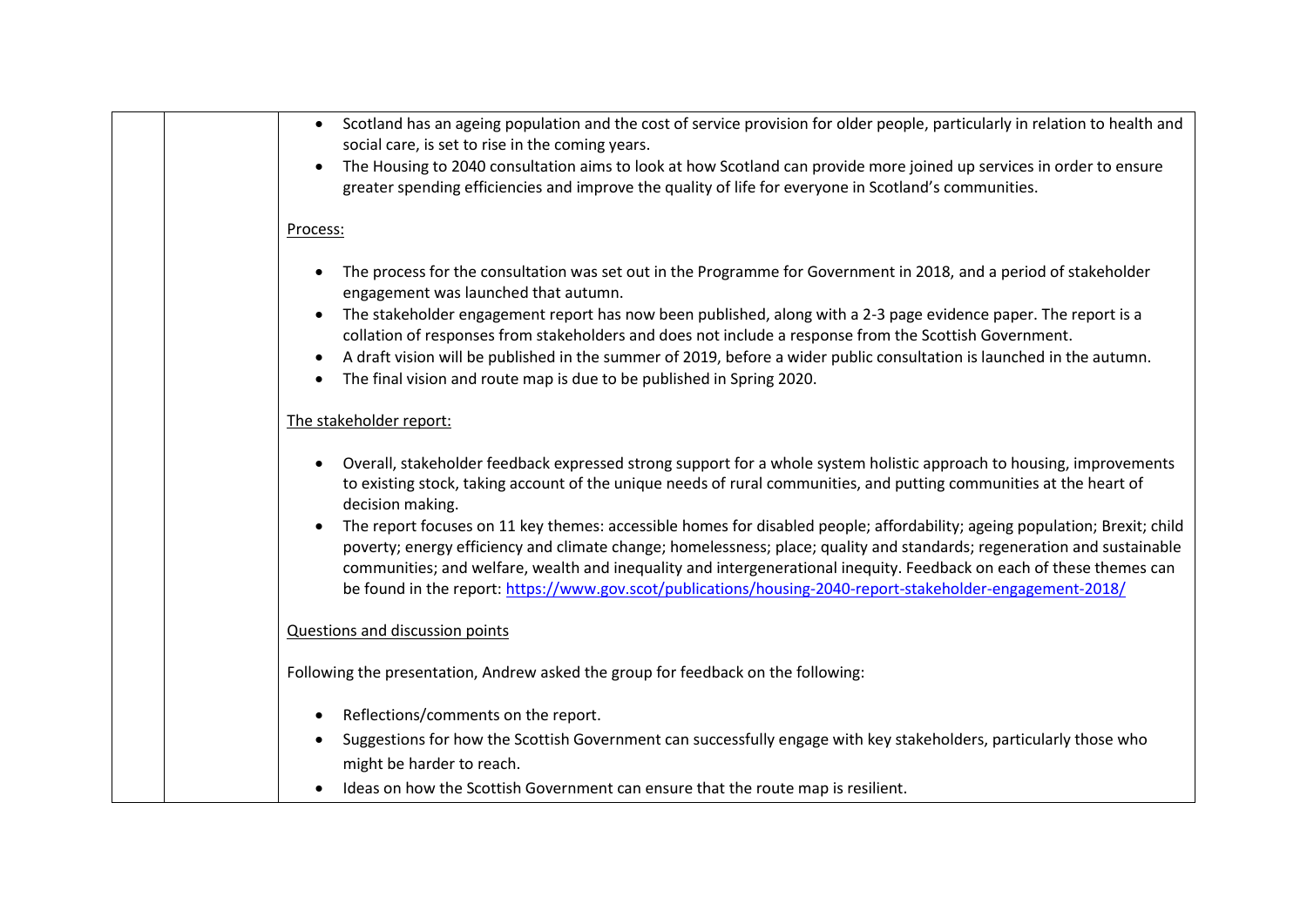| Reflections from the group were as follows:                                                                                                                                                                                                                                                                                                                                                                                                                                                                                                                            |
|------------------------------------------------------------------------------------------------------------------------------------------------------------------------------------------------------------------------------------------------------------------------------------------------------------------------------------------------------------------------------------------------------------------------------------------------------------------------------------------------------------------------------------------------------------------------|
| While this renewed focus on housing to 2040 is to be welcomed, looking 20 years ahead may not be long-term enough as<br>it can often take over 20 years to create a place.<br>The plan should ensure that milestones make connections across other portfolios such as health and infrastructure, as                                                                                                                                                                                                                                                                    |
| well as taking into account the priorities set out on the Infrastructure Commission's upcoming report.<br>Questions were also raised around the impact of certain energy efficiency measures on the new vision to 2040 and how<br>we can move towards decarbonisation. Organisations need clarity so that they can ensure current investment is aligned<br>with longer term priorities. For example, some councils are working to get more homes connected to the gas grid but this<br>may conflict with longer term vision to move away from the use of fossil fuels. |
| Individuals also need advice to ensure they make the right improvements to their homes - how will energy efficiency<br>measures be funded?                                                                                                                                                                                                                                                                                                                                                                                                                             |
| In order to achieve the vision, greater investment will also be required in a number of areas, including adapting existing<br>stock, repairs and maintenance, and new build, but there are still a number of questions around how this should be<br>funded.                                                                                                                                                                                                                                                                                                            |
| A question was raised about the current status of the Joint Housing Delivery Plan (JHDP) and what had happened to all of<br>the work that went into this. Andrew confirmed that the JHDP has been an important point of reference throughout the<br>consultation process and that a number of workstreams from the plan have now been picked up by other groups.                                                                                                                                                                                                       |
| Housing as a human right should be a key feature of the new vision and route map.<br>In response to a question about opportunities for more community-led land development, David Stewart from the                                                                                                                                                                                                                                                                                                                                                                     |
| Scottish Land Commission offered to circulate a copy of the Commission's new report on land value capture.<br>An example was raised of a community led organisation that failed to secure repeat funding. There is a need to ensure<br>that funding is more transparent and accessible to stop organisations falling through the gaps.                                                                                                                                                                                                                                 |
| Clarification was sought on the report's reference to taxing profit on house sales and whether further changes to Land<br>and Buildings Transaction Tax (LBTT) are being considered. Andrew Mott explained that the report was a summary of<br>responses received, not official Scottish Government positions so he could not elaborate on what was meant by the<br>statement.                                                                                                                                                                                         |
| Paul Hilton from ESPC offered to provide Scottish Government with data on property sales if that would assist in the<br>development of their vision.                                                                                                                                                                                                                                                                                                                                                                                                                   |
| Polly Jones from SFHA offered to assist the Scottish Government to organise engagement exercises with housing<br>associations and stressed the importance of meeting with social landlords and their tenants.                                                                                                                                                                                                                                                                                                                                                          |